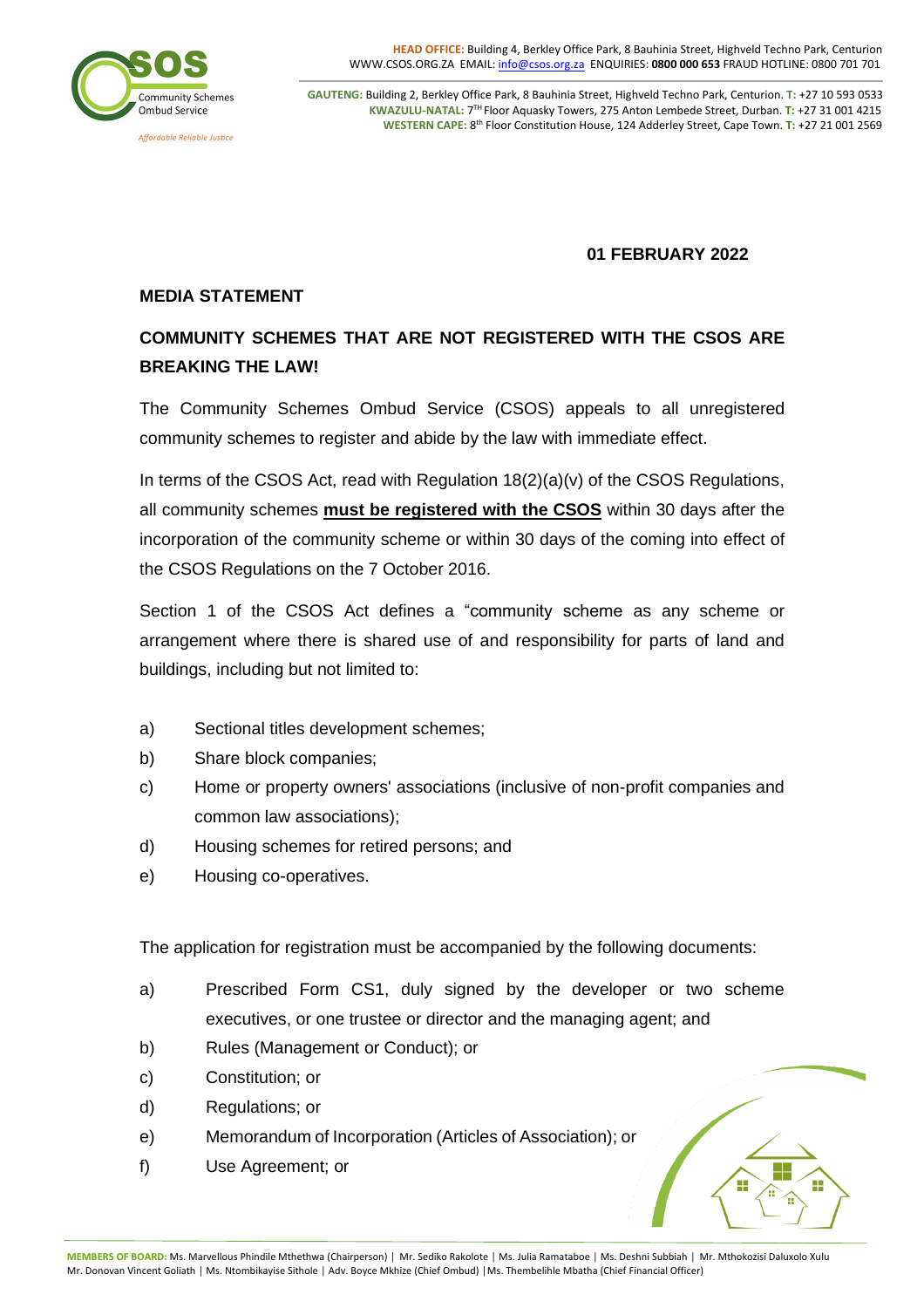

**GAUTENG:** Building 2, Berkley Office Park, 8 Bauhinia Street, Highveld Techno Park, Centurion. **T:** +27 10 593 0533  **KWAZULU-NATAL:** 7 TH Floor Aquasky Towers, 275 Anton Lembede Street, Durban. **T:** [+27](tel:%28%2B27%2010%29%20593%200533) 31 001 4215 **WESTERN CAPE:** 8<sup>th</sup> Floor Constitution House, 124 Adderley Street, Cape Town. T: [+27](tel:%28%2B27%2010%29%20593%200533) 21 001 2569

- g) Any other relevant supporting governance documentation: or
- h) Sectional Title Plans; and
- i) Audited Annual Financial Statements.

The CS1 form can be completed online or downloaded from the CSOS website at www.csos.org.za. Alternatively, the form can be obtained at any of the CSOS offices nationwide.

The completed form can be submitted to CSOS either online, by post, email, or handdelivered to any of the CSOS's Regional Offices. The email address is registration@csos.org.za

The community scheme will receive a reference number which should be used when effecting payment of the CSOS levy.

Please note that all community schemes registering with the CSOS with immediate effect going forward will receive a registration number where the following characters will be omitted: CSOS/.

The registration number will therefore commence with **REG/YEAR/PROVINCE/6 DIGIT NUMBER.**

In the past the registration reference number was: **CSOS/REG/22/GP/123456**, however going forward the registration reference number will be **REG/22/GP/123456**.

The change is due to the fact that the financial institutions are unable to assist with allocating levy payments made to the CSOS because of the current format being too long resulting in unallocated payments in the CSOS suspense account, it was for this reason that we have shortened the number.

Existing community schemes will not receive a new number and will keep their registration reference numbers save for deletion of the "CSOS/" in your existing registration number.

## **There is no fee to register the community scheme with the CSOS.**

All scheme executives including but not limited to the board of trustees, directors and management associations have a duty to register their schemes with the CSOS as failing to do so is a serious breach of the law with serious legal consequences.

**MEMBERS OF BOARD:** Ms. Marvellous Phindile Mthethwa (Chairperson) │ Mr. Sediko Rakolote│Ms. Julia Ramataboe │ Ms. Deshni Subbiah │ Mr. Mthokozisi Daluxolo Xulu Mr. Donovan Vincent Goliath │ Ms. Ntombikayise Sithole │ Adv. Boyce Mkhize (Chief Ombud) │Ms. Thembelihle Mbatha (Chief Financial Officer)